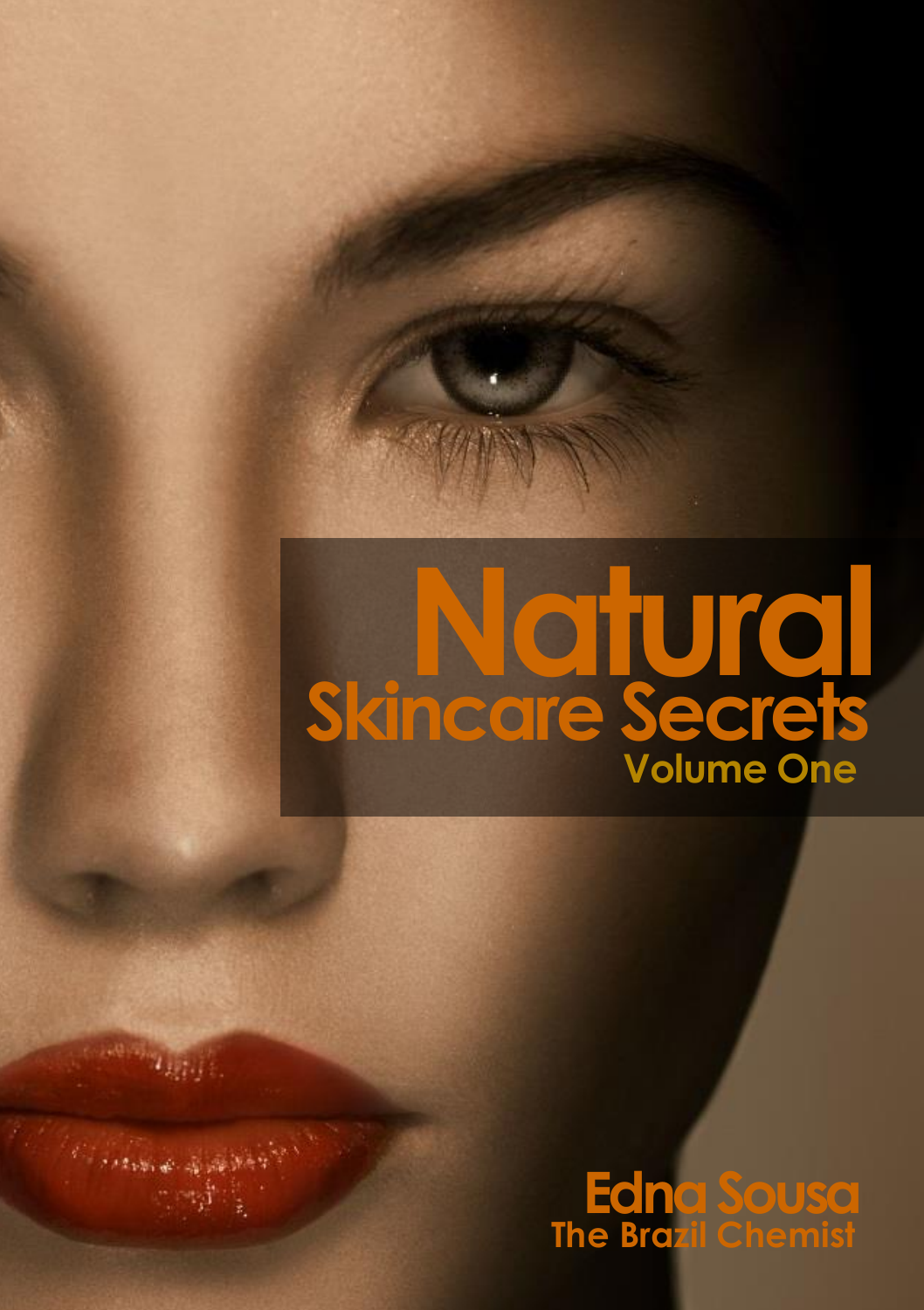# **Natural Skincare Secrets Volume One**

Copyright © 2015 by Edna Sousa.

All rights reserved. No portion of this e-book may be reproduced, stored in a retrieval system or transmitted in any form or by any means – electronic, mechanical, photocopy, recording, scanning, or other – except for brief quotations in critical reviews or articles, without the prior written permission of the publisher.

This Edition published by Van Buren Publishing. All Rights Reserved. Editing, cover design and interior by Van Buren Publishing.

Van Buren Publishing 1171 S. Robertson #124 Los Angeles, CA 90035 [www.vanburenpublishing.com](http://www.vanburenpublishing.com/)

### For more high-quality mini-ebooks, visit [www.vanburenpublishing.com](http://www.vanburenpublishing.com/)

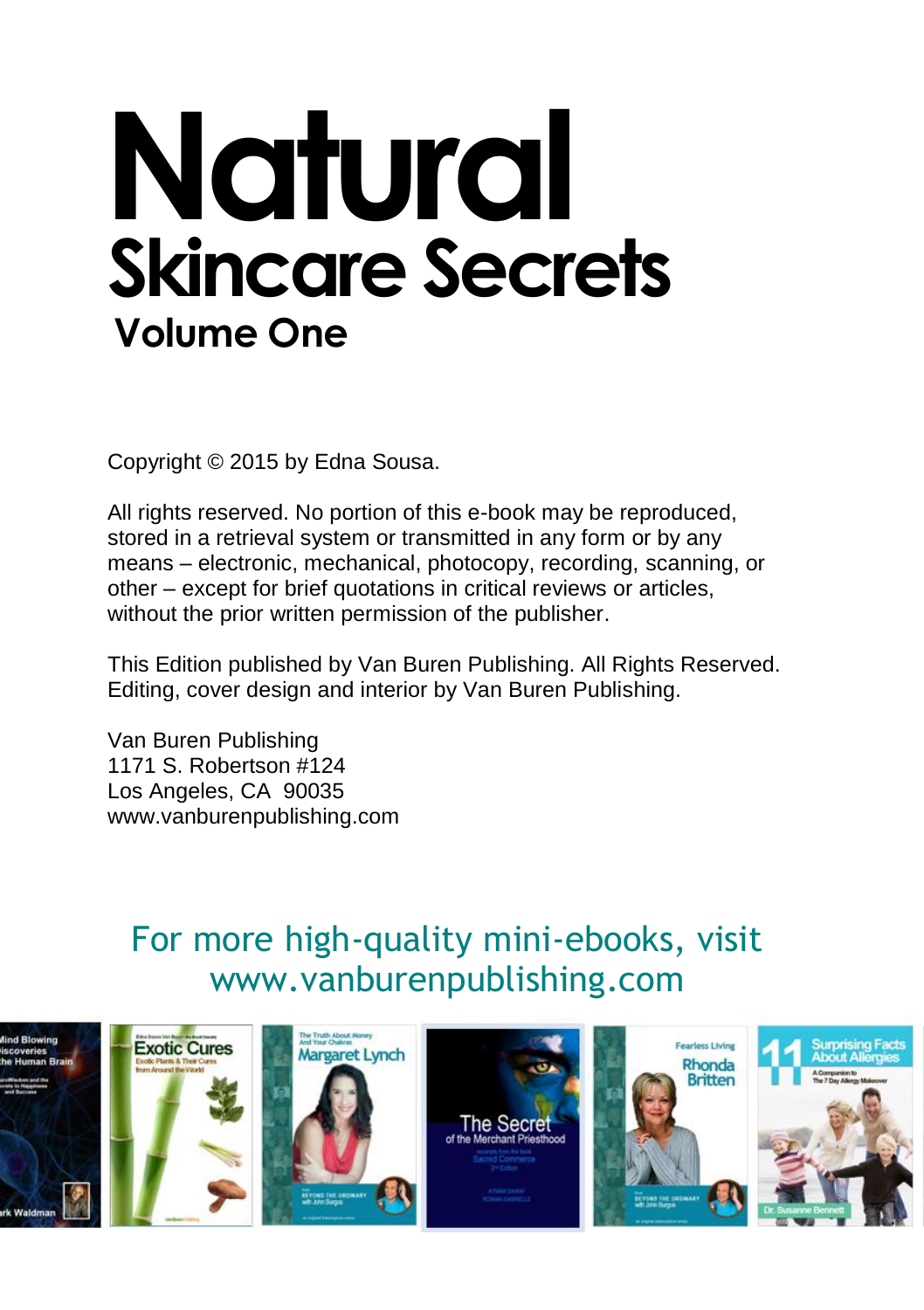#### **About the Author:**

Edna Sousa was born in Brazil and studied chemistry and cosmetics formulation in her native state of Minas Gerais. She traveled throughout Brazil and the world studying about natural ingredients and soon began consulting in Brazil — helping manufacturers develop more organic and natural product lines, while maintaining competitive product costs. She moved to the United States in 2006 and serves as an independent product formulator for companies all over the U.S., helping them with natural formulations and cost reduction.

Edna is the author of the popular column Exotic Cures in which she talks about exotic ingredients for health and beauty from all over the world. She has also written for numerous beauty websites, including understanding-antiaging.com and naturalnews.com. She has also helped companies with their online marketing and publicity. Visit her at [www.brazilchemist.com.](http://www.brazilchemist.com/)

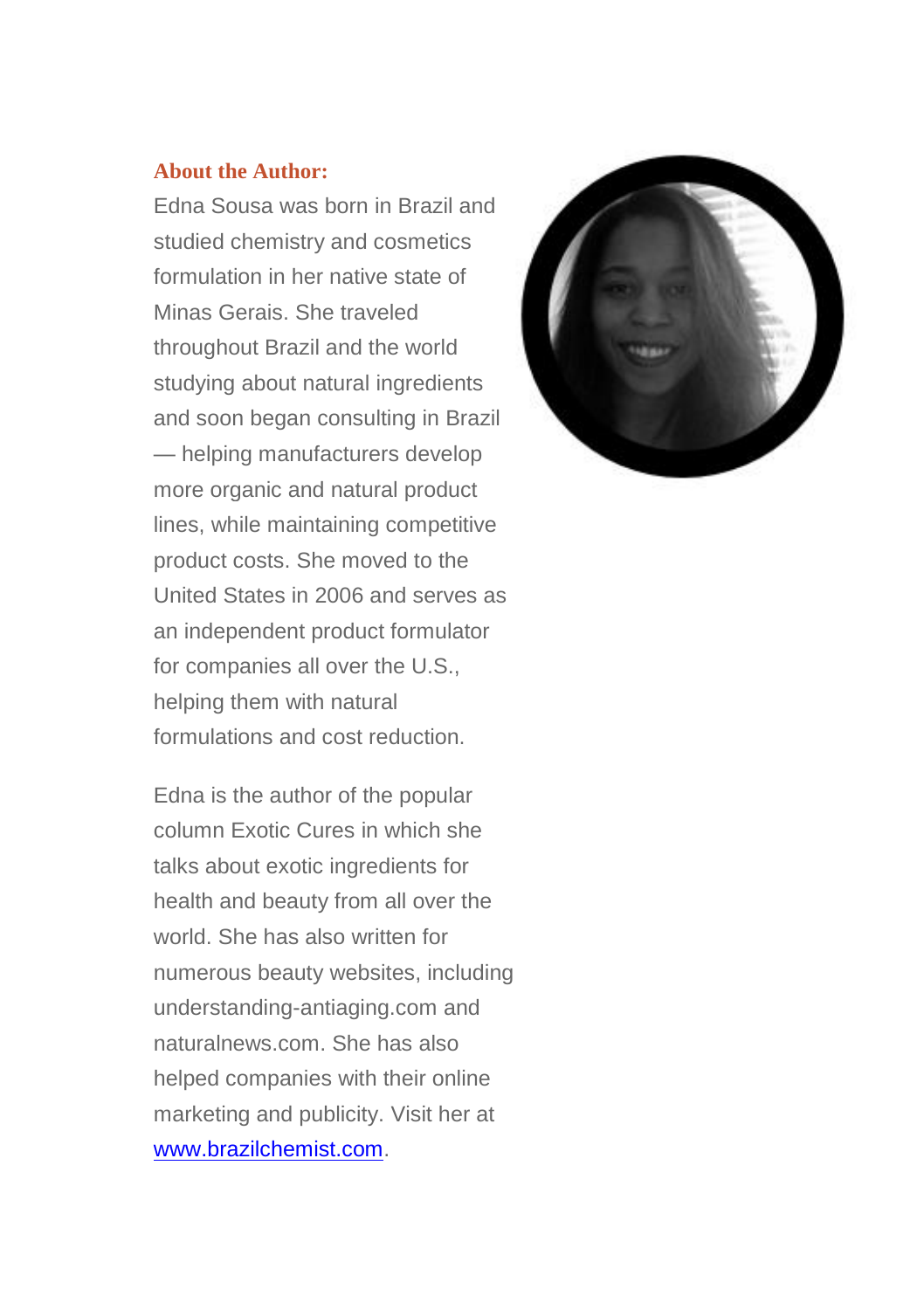

### **Five Best Active Ingredients for Healthy Skin**

As a chemist, I love looking at active ingredients in new products, where they come from, how they work in a specific area of the body, and what the area looks like after the application. So I found five active ingredients that really offer a look of lift…and give back your self esteem.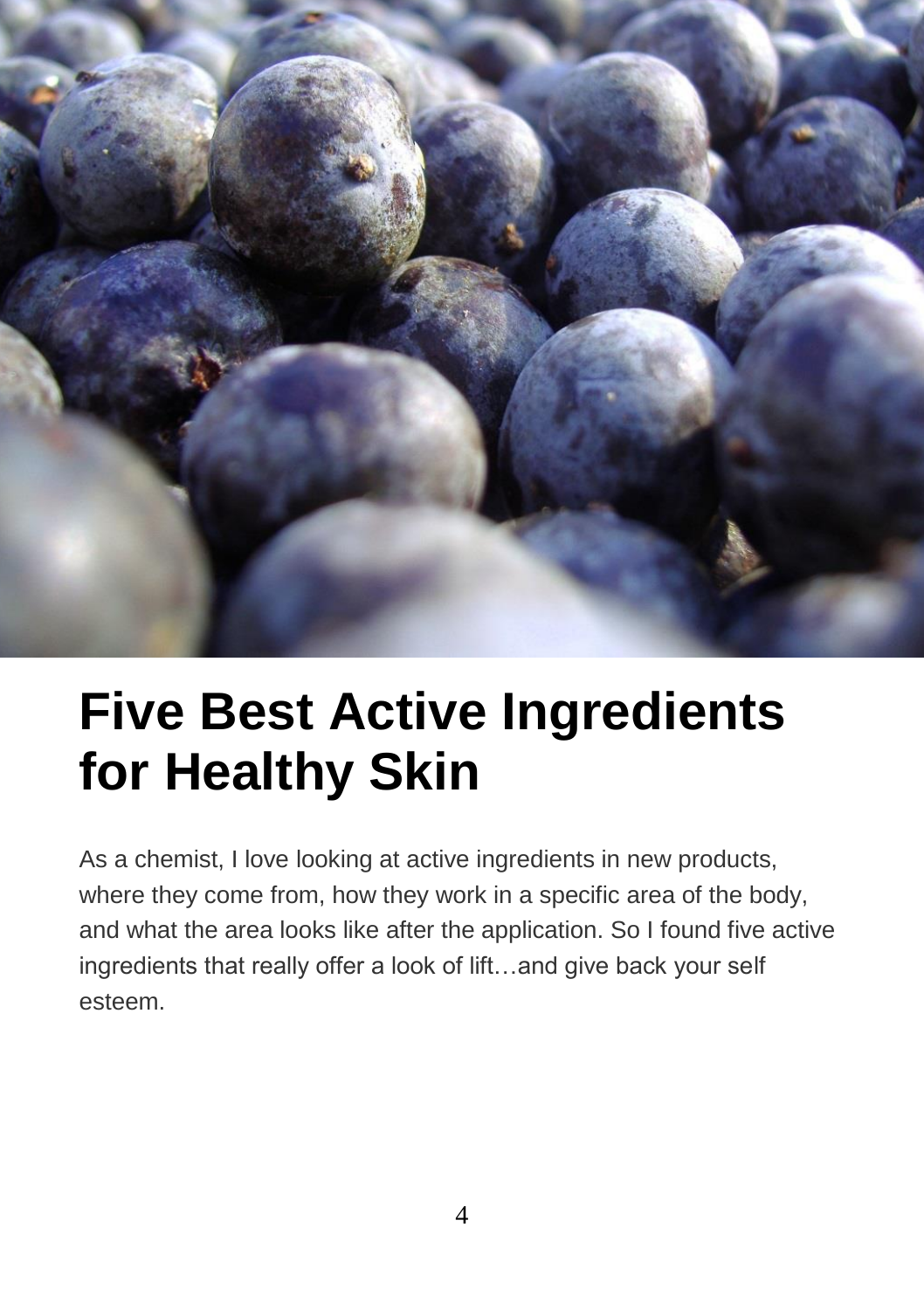### **Hyaluronic Acid (HA)**

The first active ingredient I found is **hyaluronic acid.** This acid is found in small amounts naturally in humans and animals…in young skin, tissues and joint fluid. Hyaluronic acid lubricates the skin and helps it retain water, giving the skin a more smooth, soft and toned look. The creme featured here is for removing creases and wrinkled around the eyes.

### **Oryza Sativa**

Another great ingredient for natural beauty and skin health is good and ol' rice. At an anti-aging expo in Las Vegas awhile back, I came across products form Asia containing **oryza sativa** as a active ingredient and started looking into it. Turns out that rice promotes hydration, and collagen synthesis in the skin, thus increasing skin suppleness and firmness.

### **Ellagic Acid**

**Ellagic acid** is found in vegetables, nuts, fruits and berries like raspberry, strawberry, cranberry and pomegranate. This acid is very important for the skin's health and appearance. Researchers found that this acid is super efficient at blocking the sun's UV rays, so it's a natural sunscreen. Ellagic acid works to protect sun damage and prevents wrinkles and skin cancer.

### **Acai Berry Antioxidants**

Speaking of antioxidants…this is the one that you cannot afford to do without, acai berry. The acai berries are rich in fatty acids, vitamin C and phytosterol, all of which are excellent for skin health and youthful appearance. You can use them topically, and also find a good acai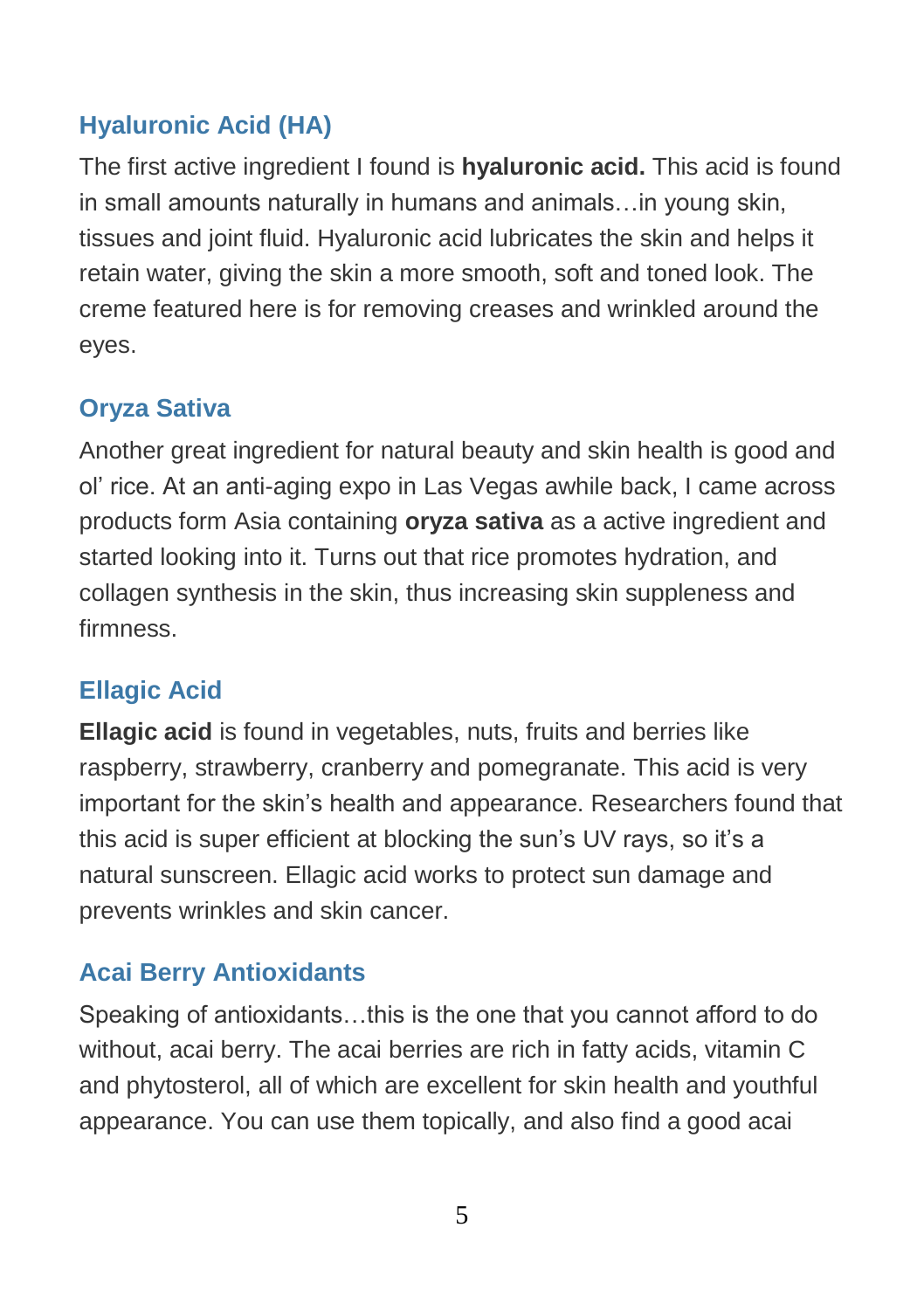juice for health on the inside. What more can you want in a single ingredient?

#### **Cupuacu**

And the last super ingredient is another Brazilian botanical, called Cupuacu, that is just Amazon…I mean, Amazing. It's also known in Brazil as the "alternative chocolate." Cupuacu is a cousin to chocolate, from the*Theobroma* family, and its butter promotes hydration and helps heal dry and damaged skin. Like acai, cupuacu can be used topically and internally and you'll find it in skin care products as well as juices.

So that's a look at five great active ingredients that will keep you active and young.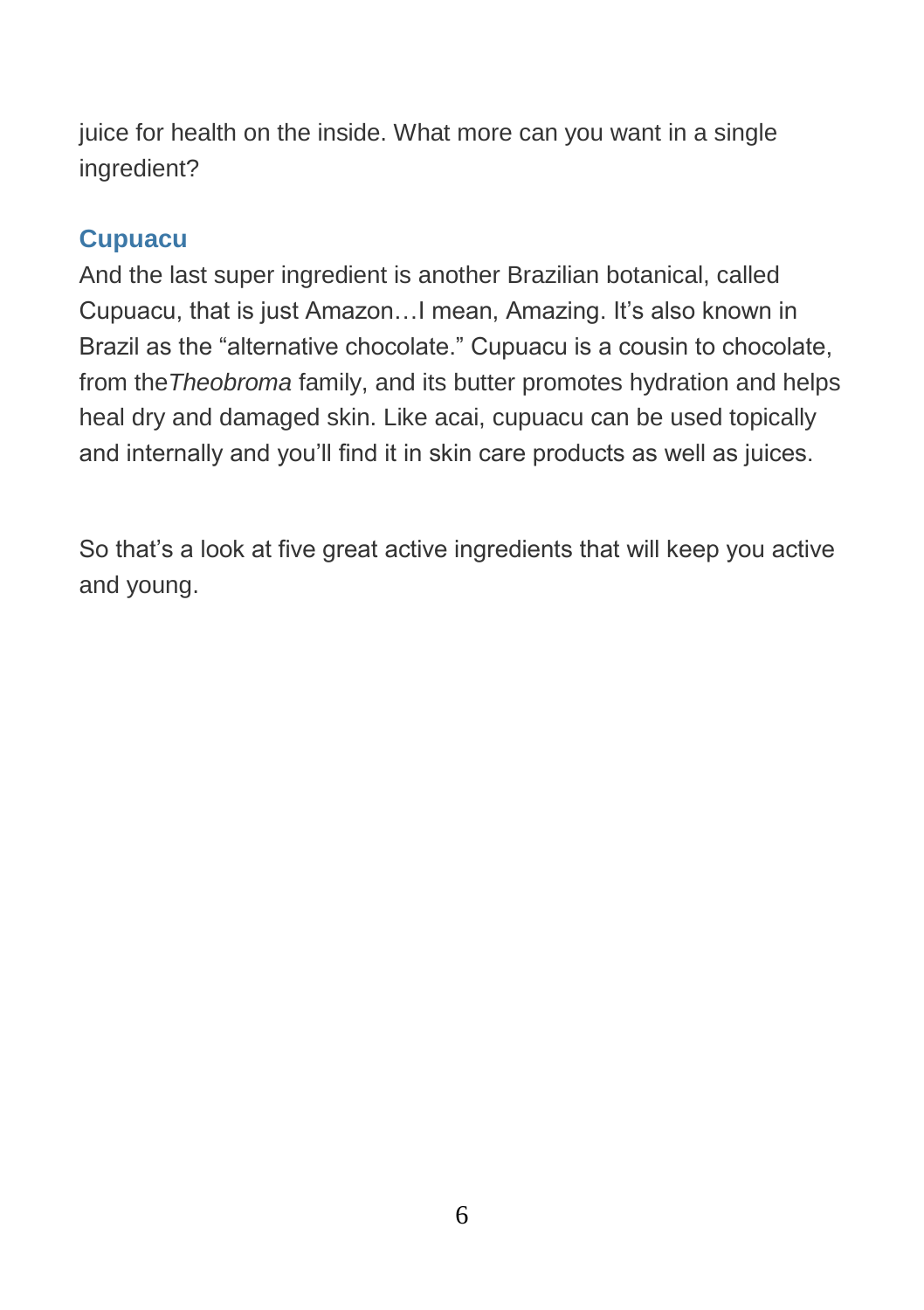

### **Ayurvedic Skincare Secrets**

#### by Roberta Striga

Did you know that skin is our largest organ? It comes as no surprise then it can show tell-tale signs if we are not feeling well (physically, mentally or emotionally). Ayurveda is all about the holistic approach and bringing all of you into balance. The same is applied to our skincare routines. And by skincare we are not talking about just your face. The rest of your skin needs plenty of nourishment too so try to keep that in mind.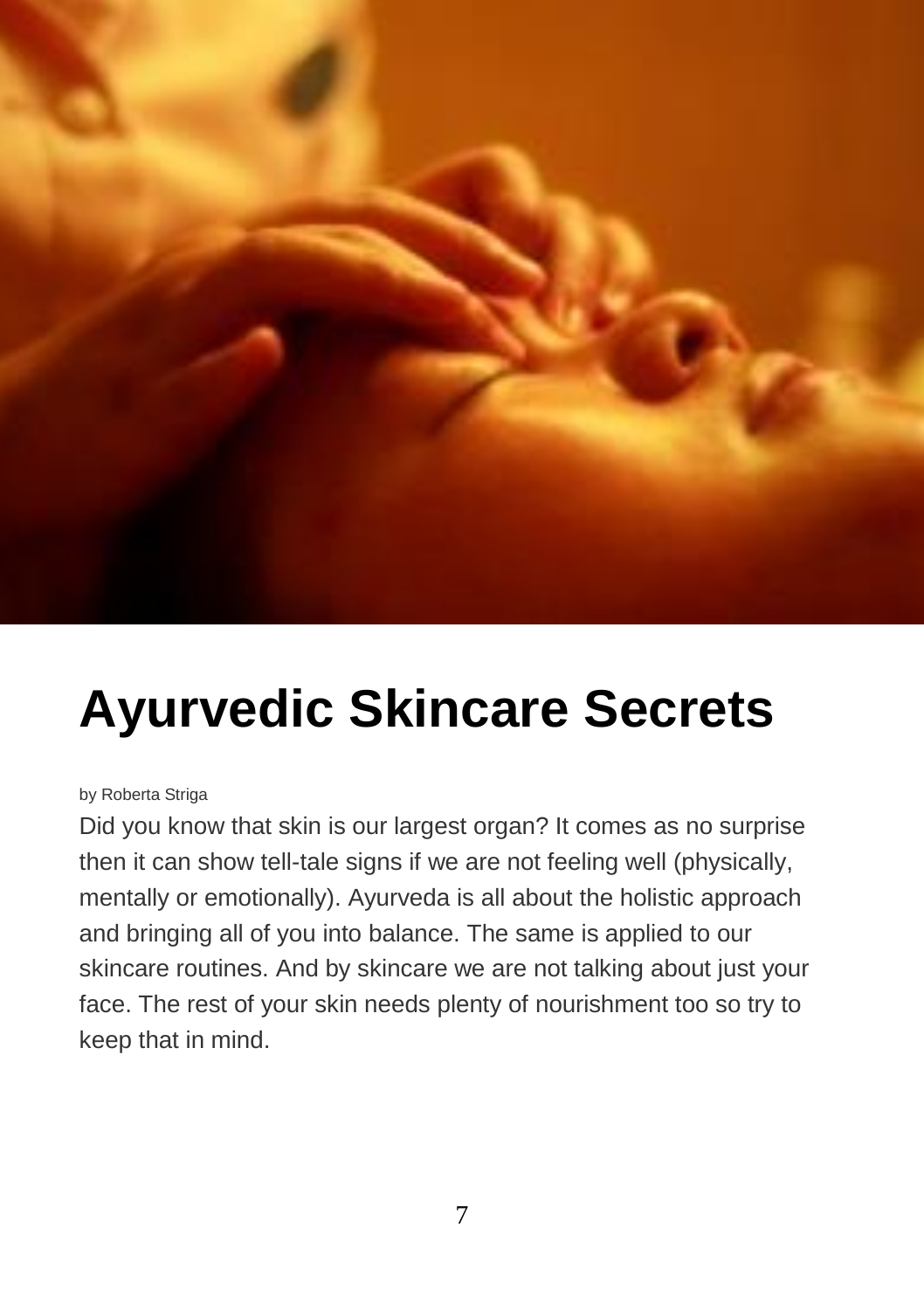While in the current economic climate Ayurvedic consultations might be too expensive to even contemplate, giving your skin the optimum care it needs to glow does not have to be difficult. Nor expensive. Try to incorporate any of these into your daily skin routines and watch your skin transform –- from sullen and gray to dewy and glowing.

#### **Kapha skin types**

Two major characteristics of Kapha skin type are thick base and being prone to oiliness. The latter is the main reason why Kapha skin types are prone to generating toxins (ama) just below the skin's surface. When it comes to daily skincare routines for Kapha skin type it is recommended to cleanse and tone the skin regularly.

If your pores get clogged up easily use gentle cleansers and try to exfoliate at least once a week with a clay mask. Another external process that might help in getting the Kapha skin into balance is a dry powder massage. Combine these external remedies and try to curb your sweet cravings and excess of fatty foods (which all add to the oiliness) as well as stock up on leafy vegetables and fresh organic foods. Use ginger as a spice as it should help remove the build-up of toxins in your body.

Try to get some exercise because through sweating you are releasing even more toxins.

#### **Vata skin types**

Since Vata skin type is very thin and dry, nourishment is the key to get it glowing. It is recommended to cleanse and provide plenty of moisture for Vata skin (from both inside and out). When it comes to cleansers invest in a gentle, moisturizing cleansers as anything harsher then that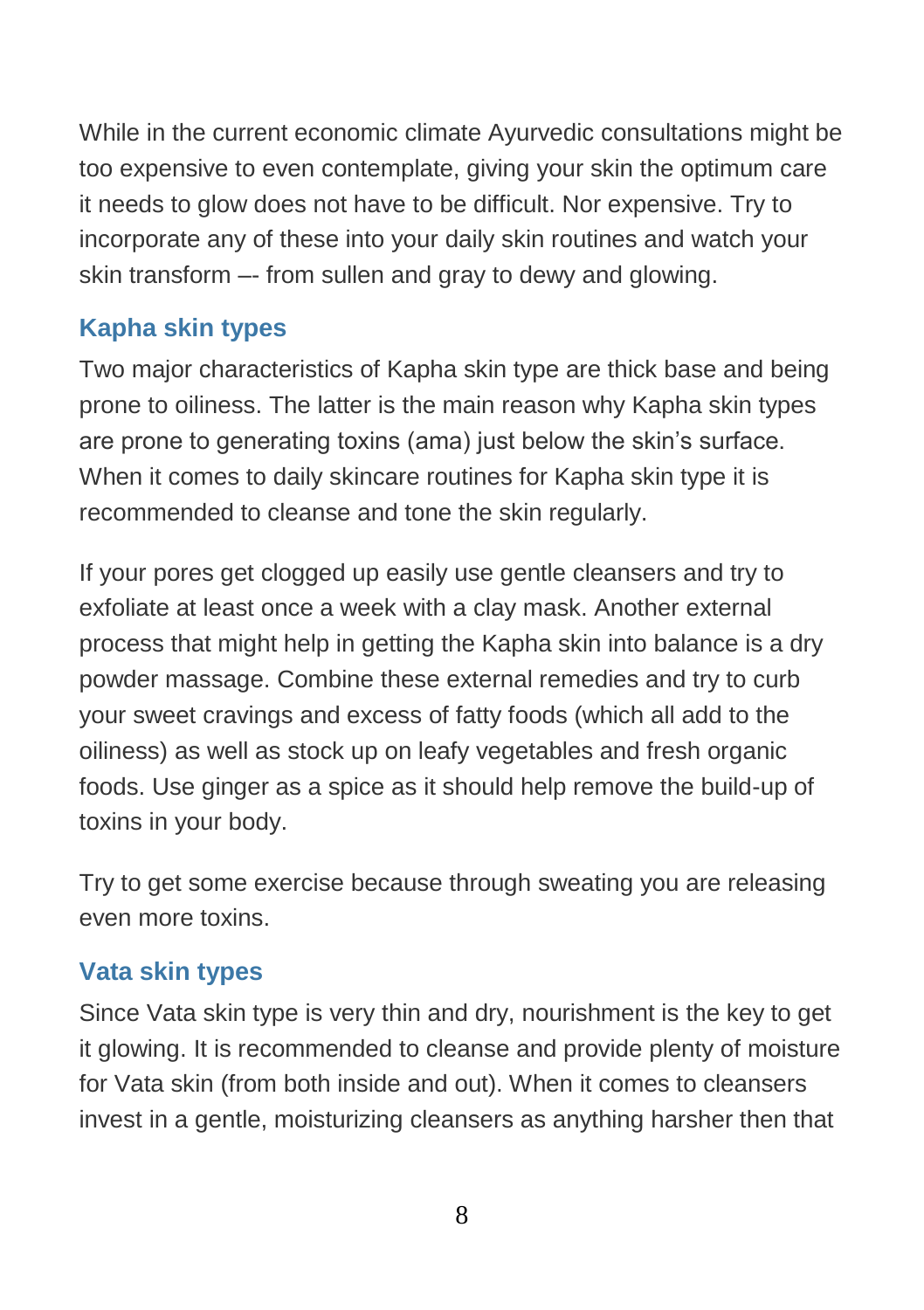will strip your skin. Opt for either a moisturizer that has all natural ingredients (without chemicals or harsh ingredients) or facial oils (these should be massaged into the skin of your face for added hydration and can be a wonderful protection in winter time). And do not forget to drink plenty of water!

To get the rest of the skin in tip top shape try warm oil self-massages that will hydrate the skin and banish that tight feeling. Combination of these external remedies should get you on the right path. Combine them with eating plenty of juicy fruits when they are in season and adding ghee (clarified butter) or extra virgin olive oil to your diet as this also benefits Vata types. While exercise helps Kapha skin types, routine and plenty of rest is essential for Vata skin types.

#### **Pitta skin types**

One thing people with Pitta skin types should invest in is a good sunblock. As Pitta skin is sensitive it is best to avoid prolonged exposure to sun and beauty treatments such as sun beds and whole body steams. As Pitta skin type needs both nurturing and cooling, it is advised to steer clear from skincare that is harsh and artificial, best option would be all-natural cosmetics (cleanser and moisturizer and in all probability you will not need a toner).

As with Vata skin types facial oil will be beneficial for Pitta skin types although it can be massaged every other day rather then daily. To get the rest of your skin in balance try self massage with a cooling oil such as coconut oil. To help with the balance from the inside Pitta skin types should try having rose petal jam with cool milk daily (as this is supposed to have a cooling effect on their fiery constitution). Food wise, sweet juicy fruits in season are beneficial, as is adding fennel and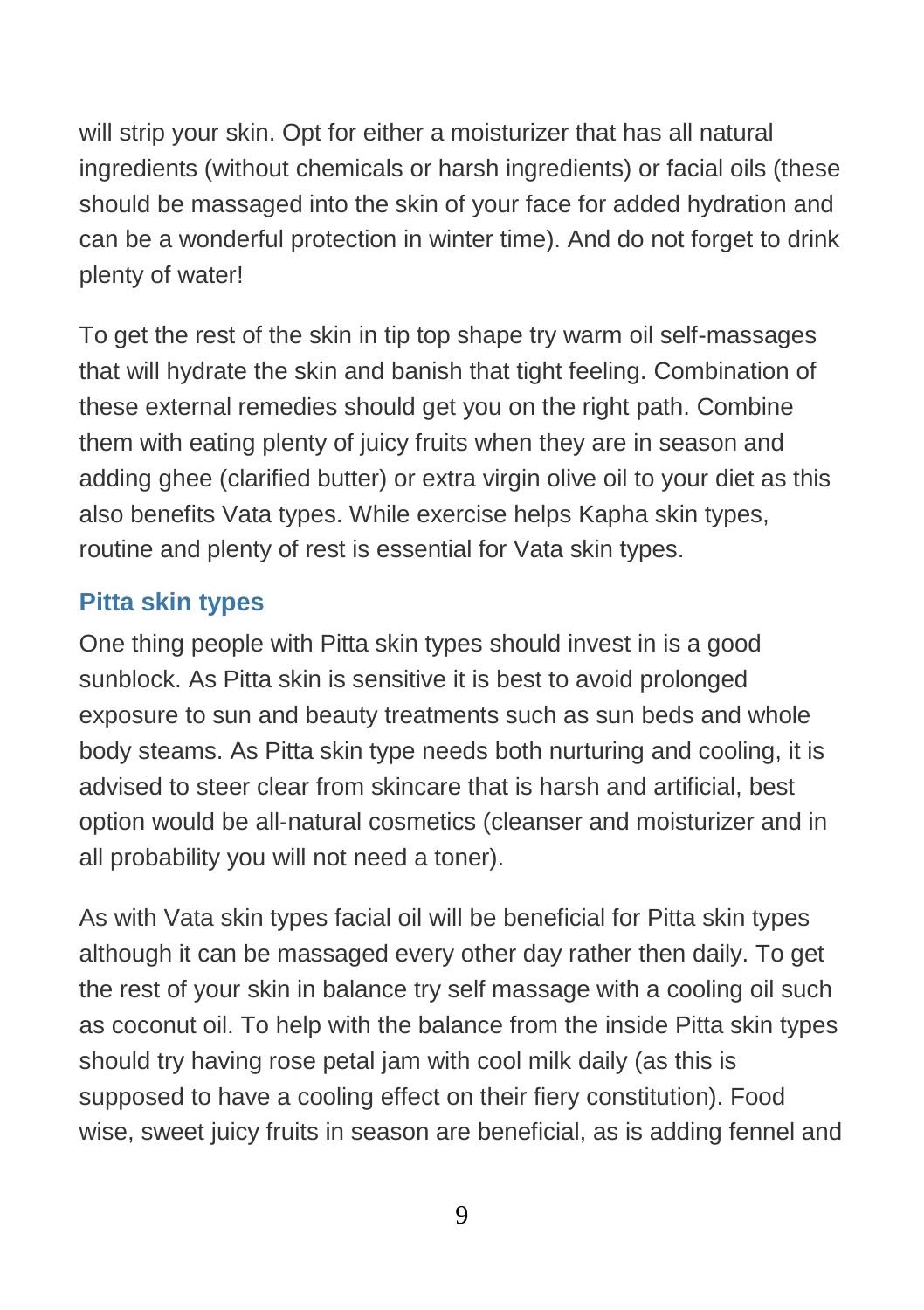licorice as spices in your food. Another thing that should be pointed out is that Pitta skin types (more then others) are prone to outbreaks due to emotional stress. So try getting plenty of fresh air and regular exercise to keep your stress levels down.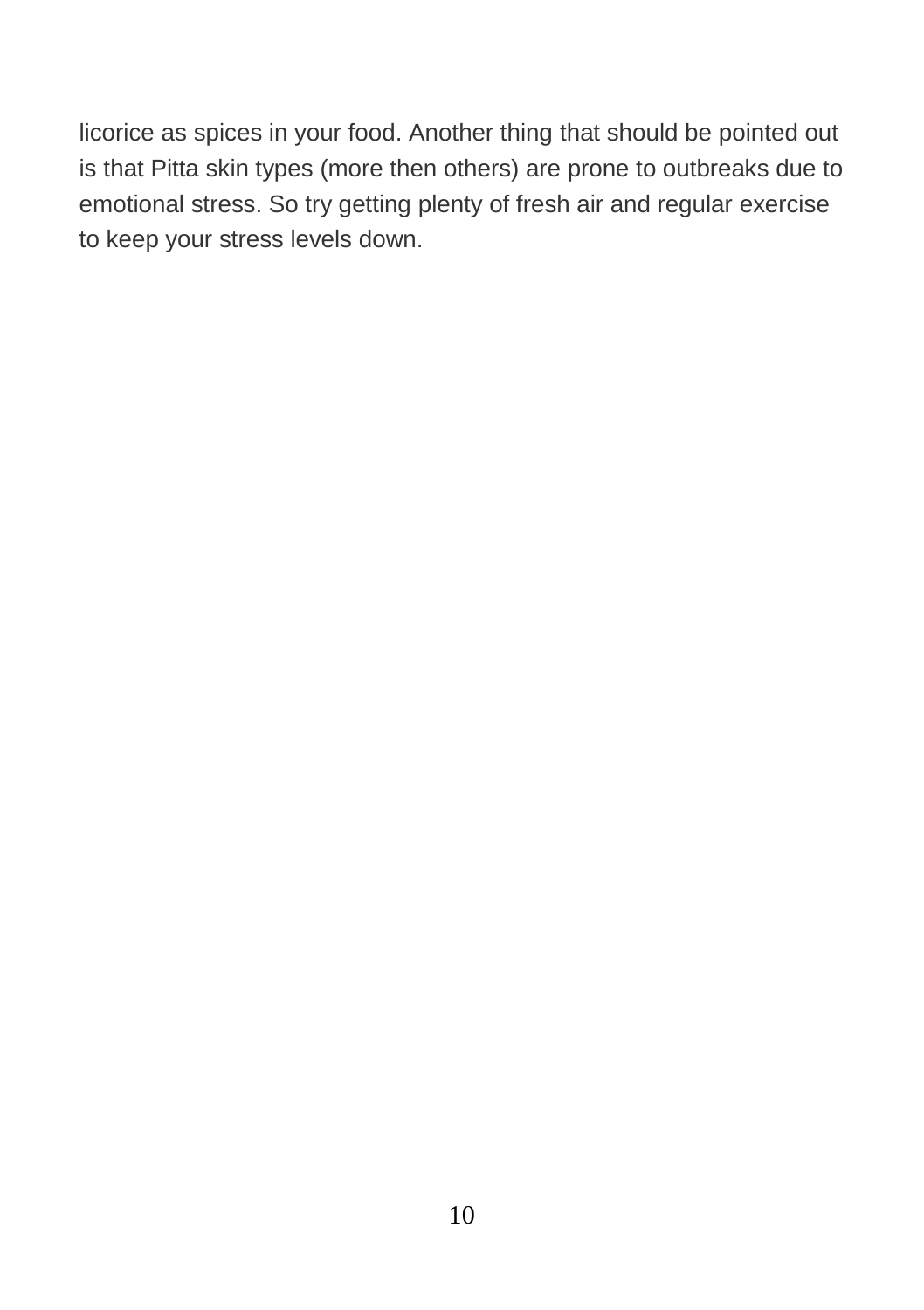

### **Homemade Exfoliation Treatments**

With summer just around the corner, it's time to prepare your skin for more exposure. But if yours is not in the best of shape…don't worry! It's nothing that a good dose of TLC and homemade skin treatments can't cure. If your skin has that crocodile-like appearance or you need just received a bad wax treatment...there's nothing better than exfoliation to help restore your skin's youthful look and feel.

Exfoliation refines the skin, which makes it better for waxing and helps prevent ingrown hair. But besides that, exfoliation helps with circulation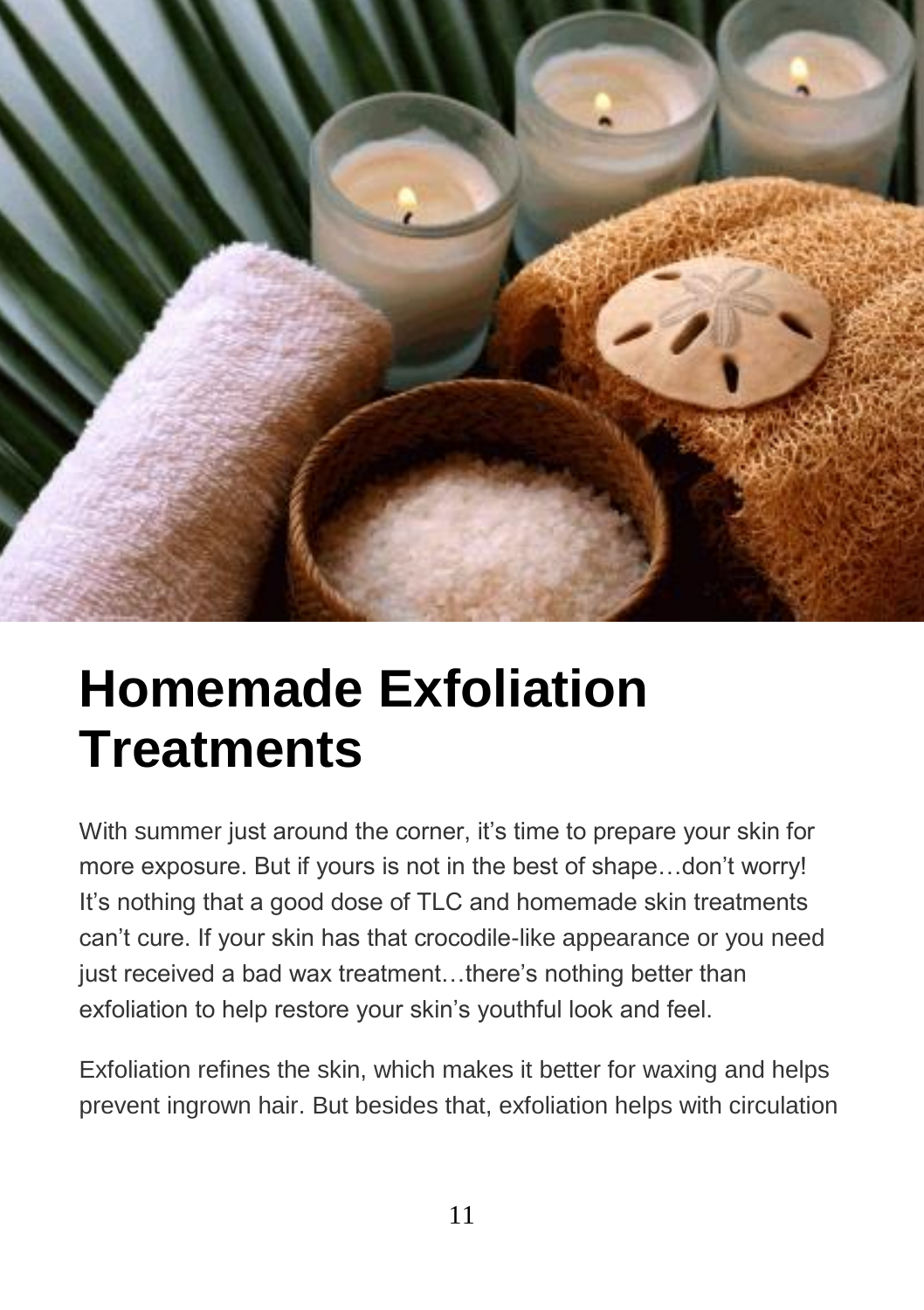and feeds the cells, stimulating collagen production which helps keep your skin looking young and glowing.

The process should be done in smooth, circular movements, to stimulate circulation. I generally do this at home, after a shower. This is a great time to exfoliate because the shower prepares your skin for the treatment — the hot water (but not too hot, ok) prepares your skin to receive the nutrients in the exfoliation mixture. The areas that deserve the most attention and care are the legs, groin, arms, buttocks, neck and hands.

Make your exfoliation mixture with almond oil if your skin is dry and a moisturizing lotion if your skin is normal. If you have oily skin, use a moisturizing liquid soap instead. Add ground loofah, ground almonds, spearmint essential oil, jojoba oil and a touch of lemon essential oil (just be careful as lemon can pemanently darken your skin if it gets exposure to sunlight). These ingredients will help improve circulation and help the skin release toxins.

If you are a fan of hair removal, but you have a tendency to get ingrown hairs — especially in the groin area — make sure you use thin and smooth granules when you work on this area. Also, the neck and hands are delicate areas and require small or thin granules that will not scratch. Use brown sugar, oats or even wheat germ in your mixture instead of the other granules. The application is from the feet toward knees, and knees toward groin area.

If you get ingrown hairs on your arms or buttocks, this is likely because your clothes are rubbing these areas. This can be treated by adding certain products to your mixture, including those with anti-inflammatory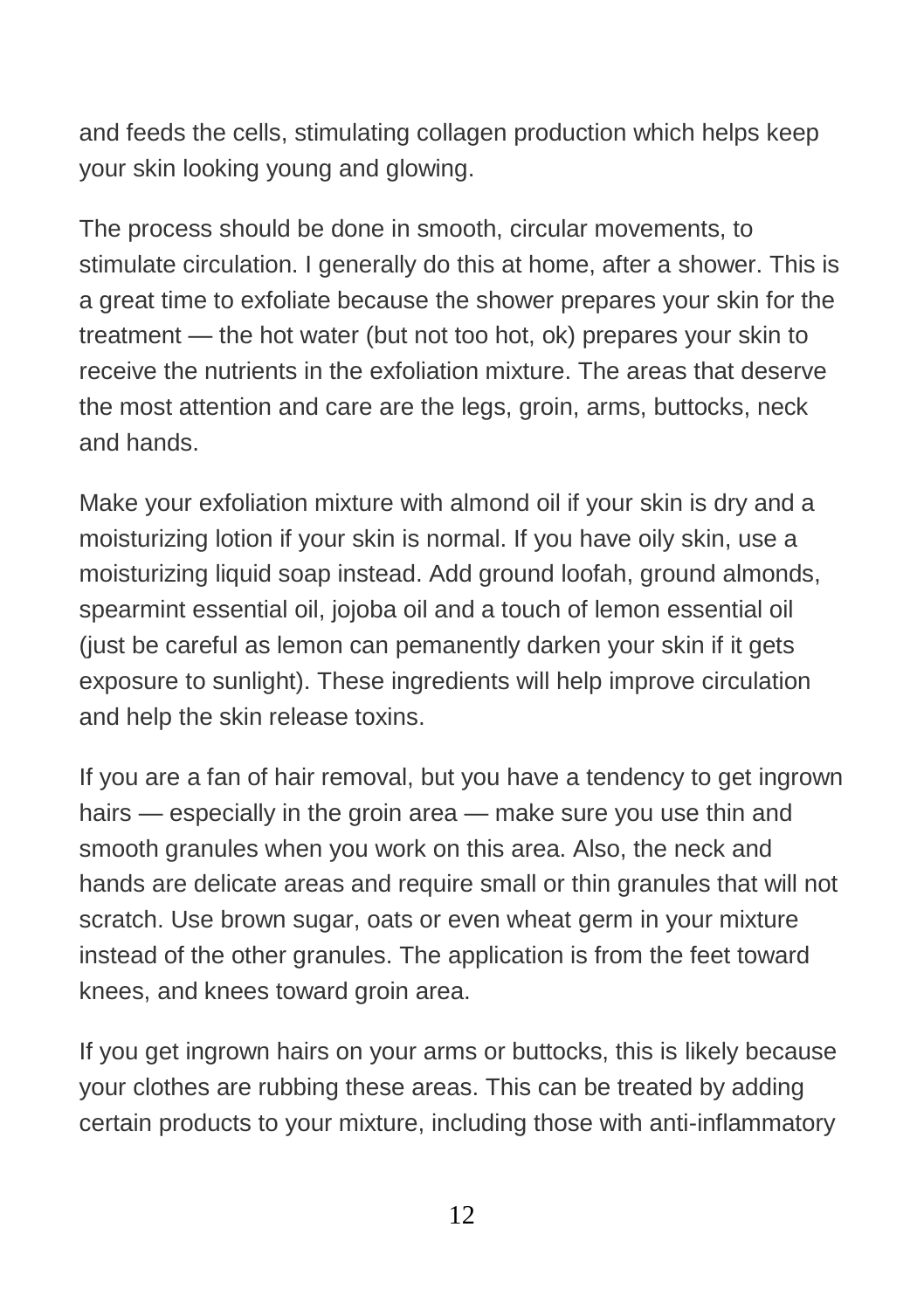properties (such as ginseng, chamomile, spearmint, comfrey root, Witch Hazel, and calendula flowers). These can help to clean the area and dry-out the inflammation. Apply the products in circular and upward motions.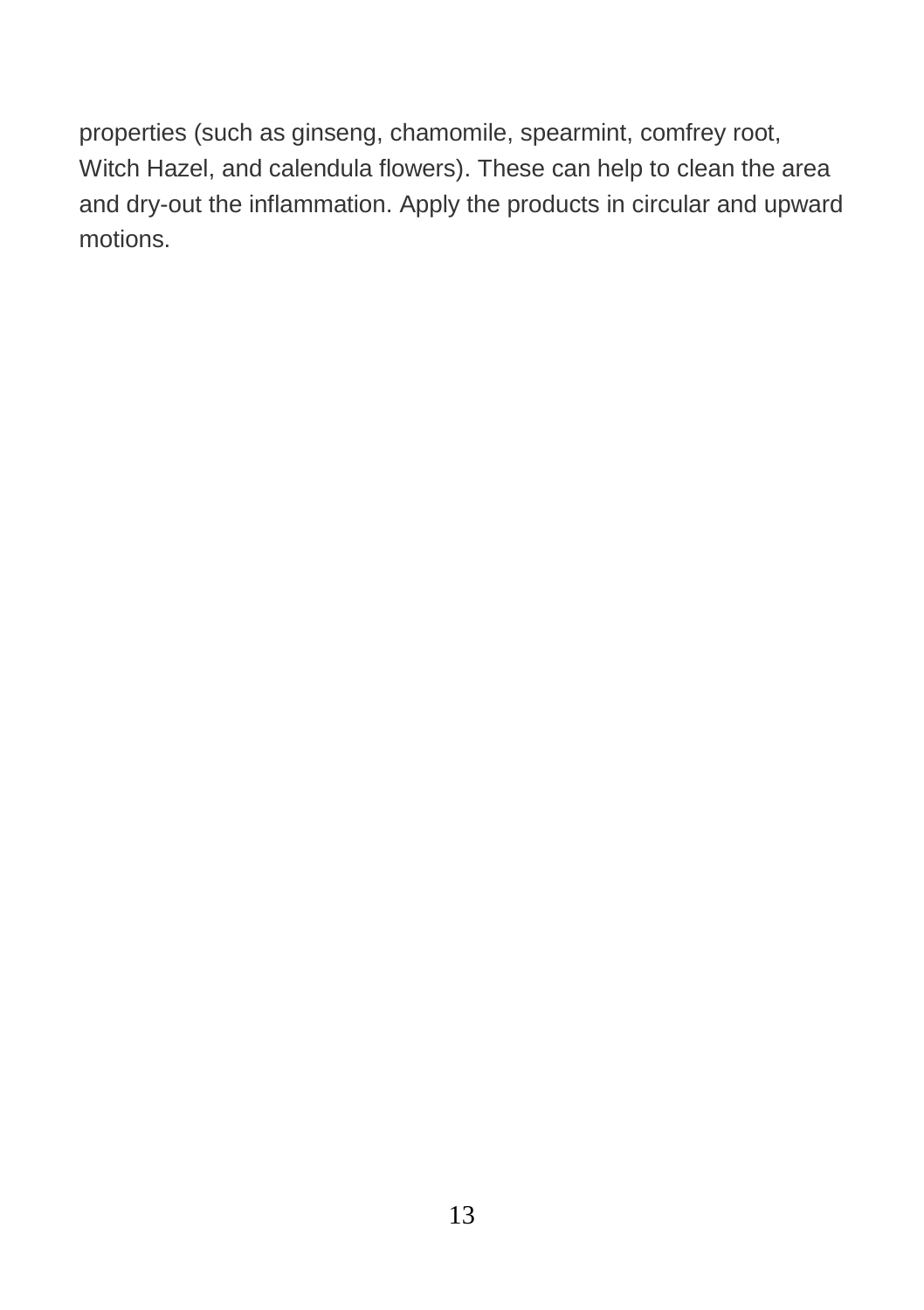### **The Benefits of Collagen in Skincare and Anti-Aging**



Collagen is the most important and abundant protein formed by a number of amino acids. Its main function is to sustain hydration in the skin. Collagen grows naturally in the body, but starts to decrease in adults, beginning at age thirty. At fifty, the human body produces only 35% of the collagen necessary for sustaining the skin and other organs.

There are many types of collagen found throughout the body…such as in the connective tissues, cartilages, organs (including the liver, kidneys, and spleen). It's also in the neural system, the eyes and in the muscles and skeletal cells.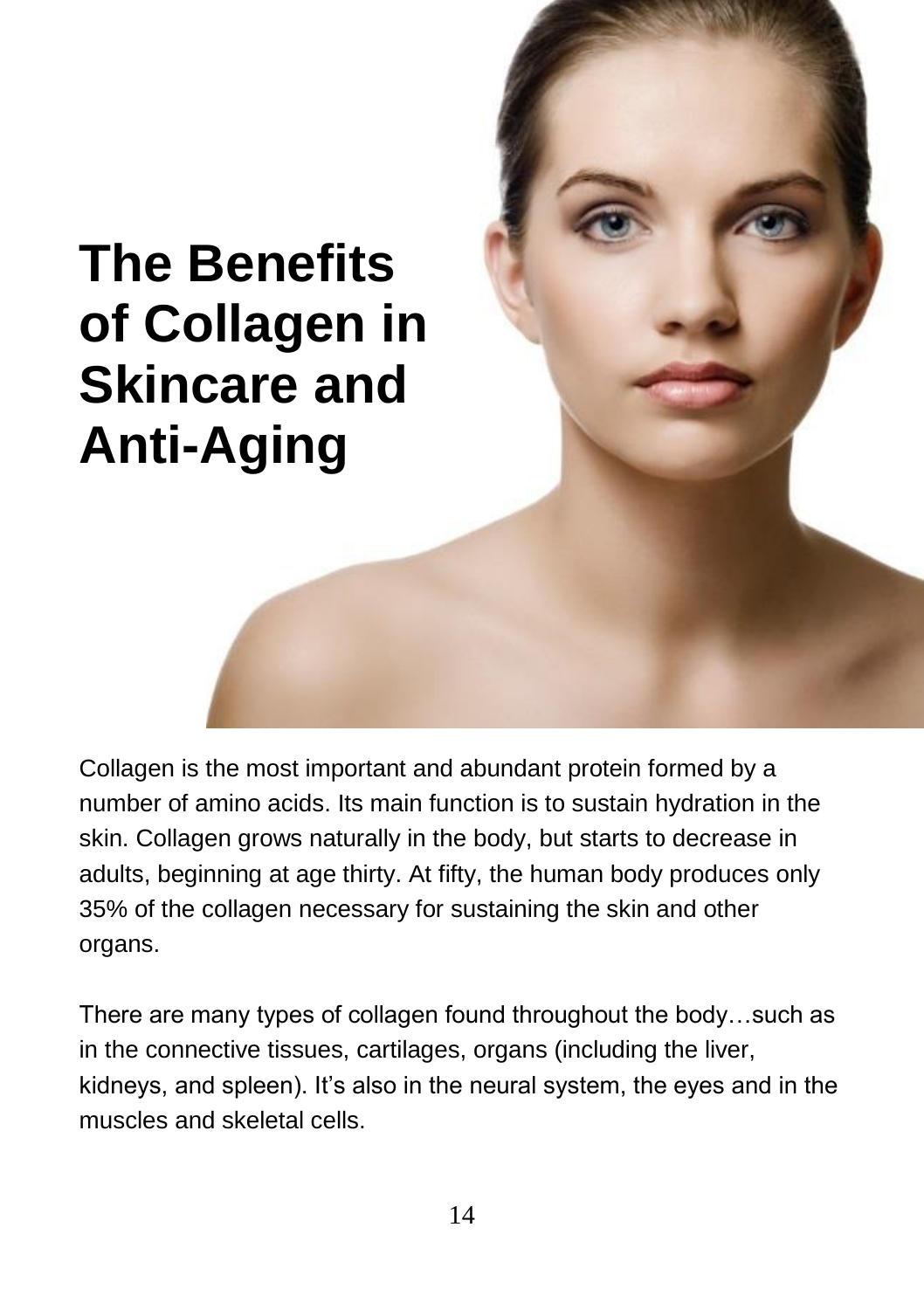#### **Aging & Collagen Loss**

The loss of collagen is among the first signs of aging; its deficiency in the body is called collagenasis. Muscle loses its tone, bone density decreases, cartilage that surrounds the bones and joints turns fragile and porous, ligaments lose strength and elasticity and the skin starts showing wrinkles and stretch marks. Besides the skin, the appearance of nails and hair are also affected by the level of collagen in our bodies.

### **Collagen Renewal**

So that means it's time for collagen renewal, which can be done through food, supplements and cosmetic products. But healthy habits adopted early can help delay collagen loss and signs of aging. The main source of collagen is from animals; chicken meat with bones and cartilage, beef, powdered gelatins, collagen in capsules, it's even in candy. Collagen replacement using capsules of hydrolyzed collagen is being used for hydration and skin elasticity and firmness. Ingesting collagen is most useful method of adding more to your body, but here are a few tips to keep in mind:

- **Take collagen with Vitamin C, which is responsible for the** synthesis of collagen in human tissue.
- **Pineapple is rich in enzymes that protect the elastin fibers and** collagen in the tissue.
- Don't forget about water, which keeps the body hydrated and balanced.
- Use a skincare product with HA, vitamin C and quality oils.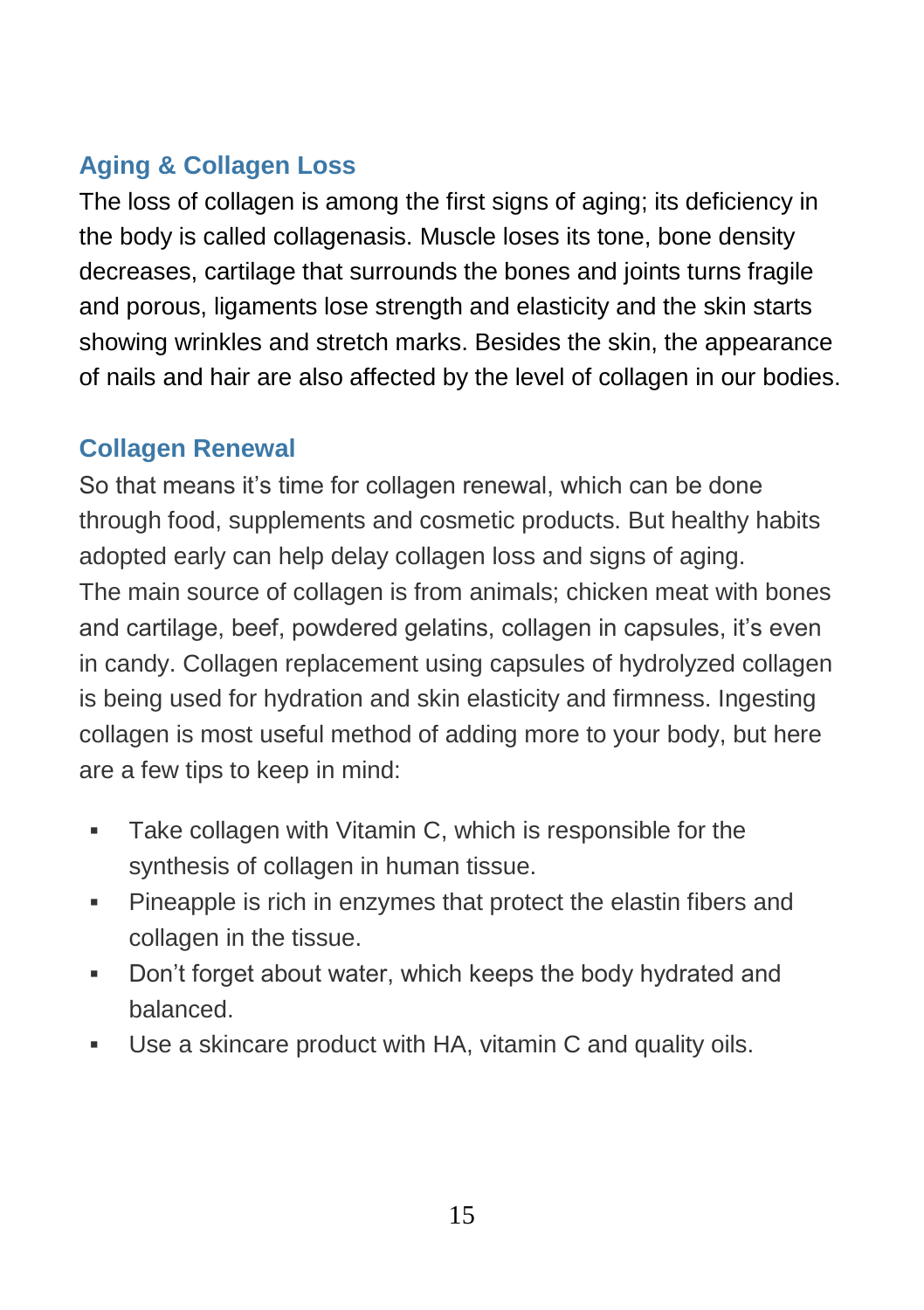### **Home-Made Skincare: Moisturizing Oil for Your Skin**

Try this little mixture of vegetable oils for healthy skincare recipe that you can make easily at home:

- ¼ cup of grape seed oil
- ¼ cup of sweet almond oil
- ¼ cup of olive oil
- ¼ cup of sunflower oil
- ½ tablespoon of sesame oil
- 5 drops of rosemary essential oil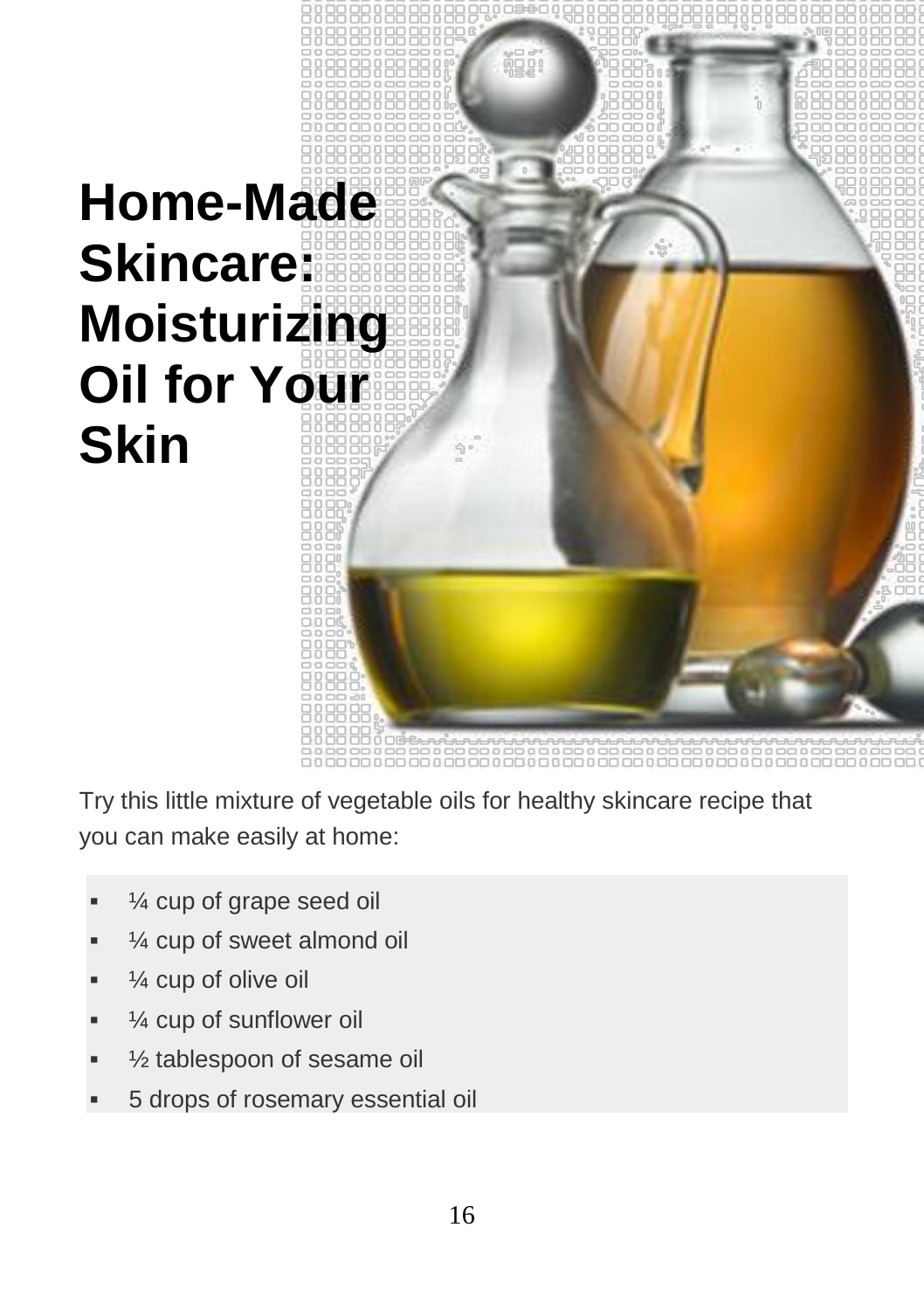Mix all the oils in a glass or ceramic bottle (plastic is ok if you don't have glass). If stored properly, the mixture should last at least two months.

You can substitute other essential oils for rosemary, such as geranium oil or lavender oil.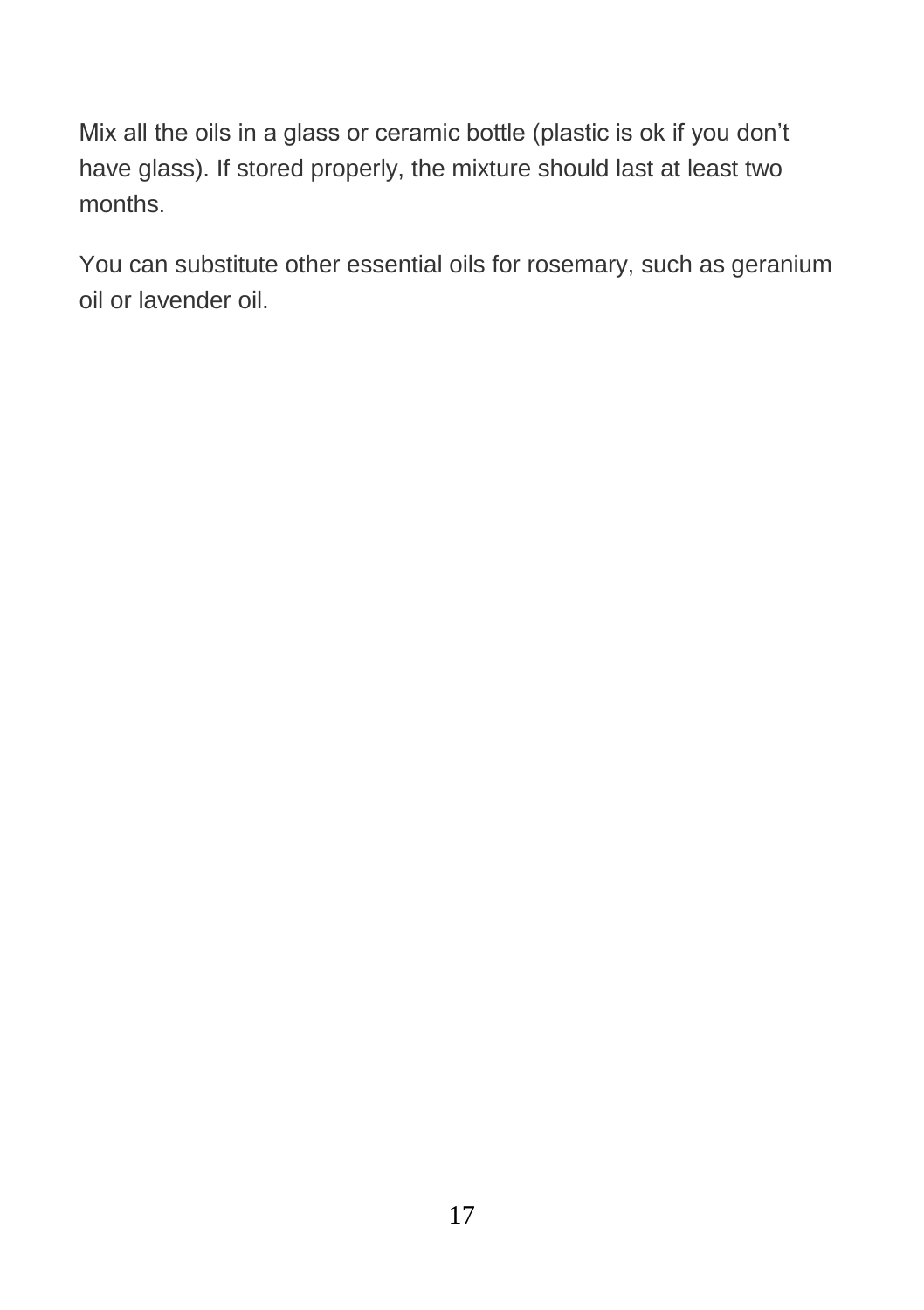

### **Skin Brushing for a Natural Glow**

A good brushing can make your skin more healthy, supple and soft. Plus, it adds color and vibrance to your aspect. Just go to you local (or online) health products store to find a skin brush, then use it every day before you shower. Brush every part of your body vigorously with long, even strokes. You'll notice a difference in your skin within a few days!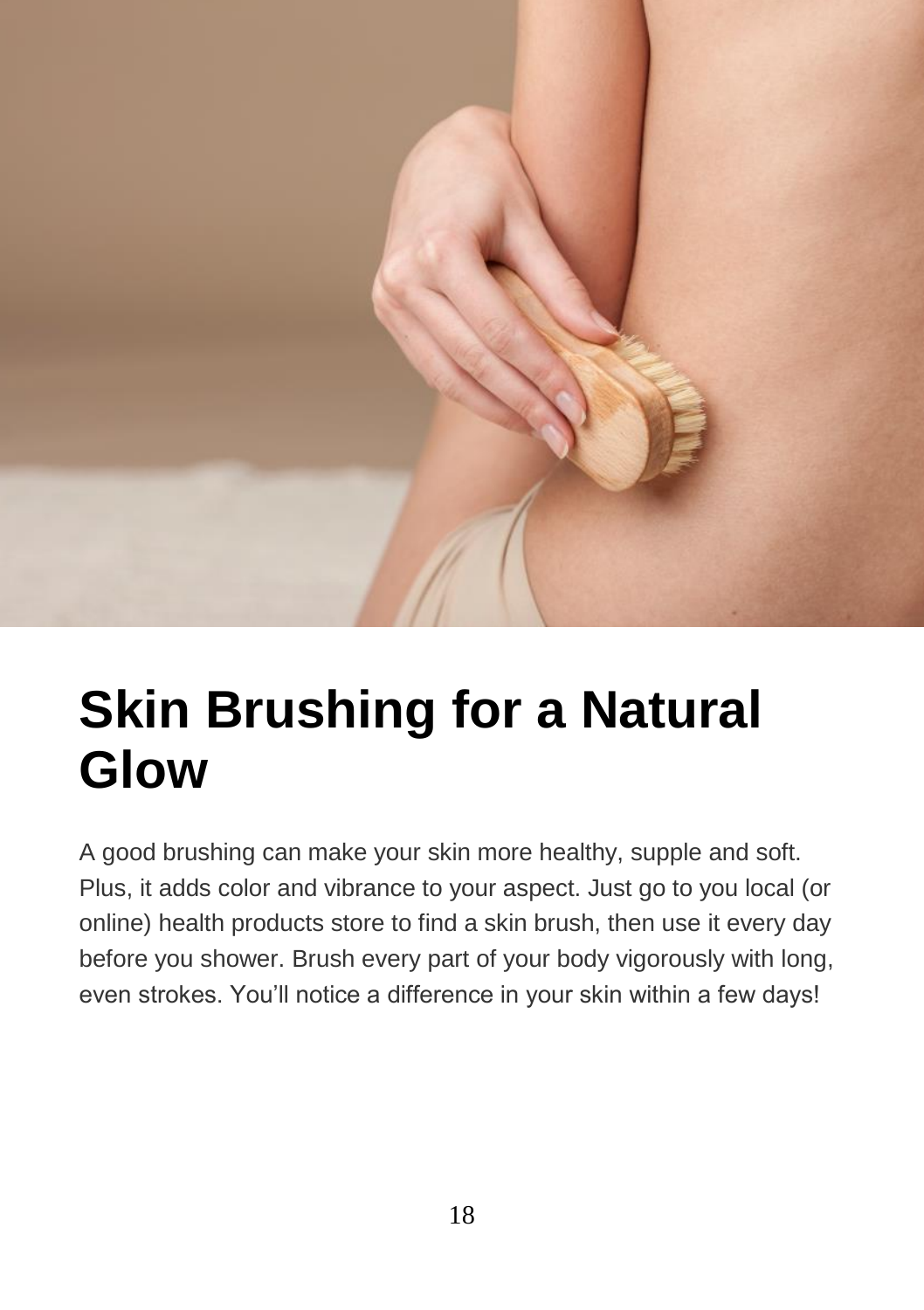

## **Beauty Trends: The Newest Oils for Hair (and skin)**

The hottest thing in skin and haircare is the arrival of some new and exotic oils from the far reaches of Planet Earth. Oil, as you know, has always been an essential ingredient in beauty and a treasured substance, often being more valuable than gold itself.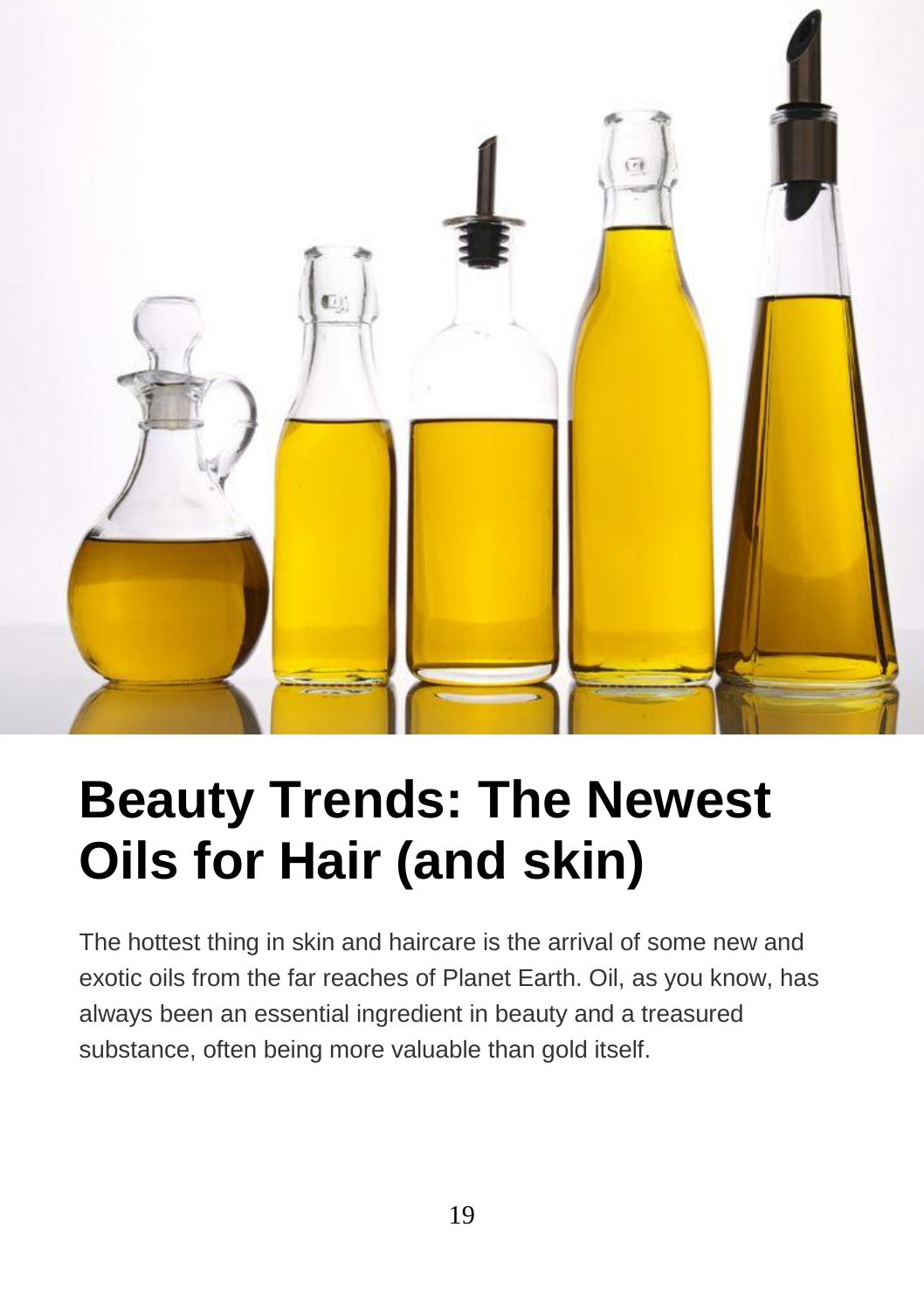Today, we're seeing oils that are light and viscous (slippery) while still being clean and fresh…perfect for skin and hair. A quality oil will add shine and body to hair, moisture and elasticity to skin, and leave you smelling wonderful at the same time! Here are a few of the newest oils to find their way to our homeland:

#### **Macadamia Oil**

One of the most exciting oils is Macadamia Oil…made from the Macadamia nut. It's light and really nourishes your hair, leaving it silky, not oily. It also helps reduce drying time and protects hair against UV rays. This oil comes from the South Pacific and is mixed with Argan oil in products by [Macadamia Hair](http://www.macadamiahair.com/). Worth checking out!

#### **Argan Oil**

This oil is an ancient secret from the *Argania Spinosa* tree found only in Morocco. It's a fairly light oil that is full of antioxidants and helps protect hair from UV rays and free radical damage. It contains vitamins and minerals that nourish and strengthen hair. It's available in products from [Moroccan Oil](http://www.moroccanoil.com/) and [Earthly Body](http://www.earthlybody.com/).

### **Acai Oil**

You may recognize the name Acai from the Acai Berry diet programs. Well, it's not just the fruit from this Brazilian palm that's useful, but also the seeds, the stems and every part of the plant. Acai oil is rich in minerals and softens thick hair, strengthens brittle hair and adds shine and silkiness to all hair types. It's available in products by [defabulous](http://www.defabulous.com/).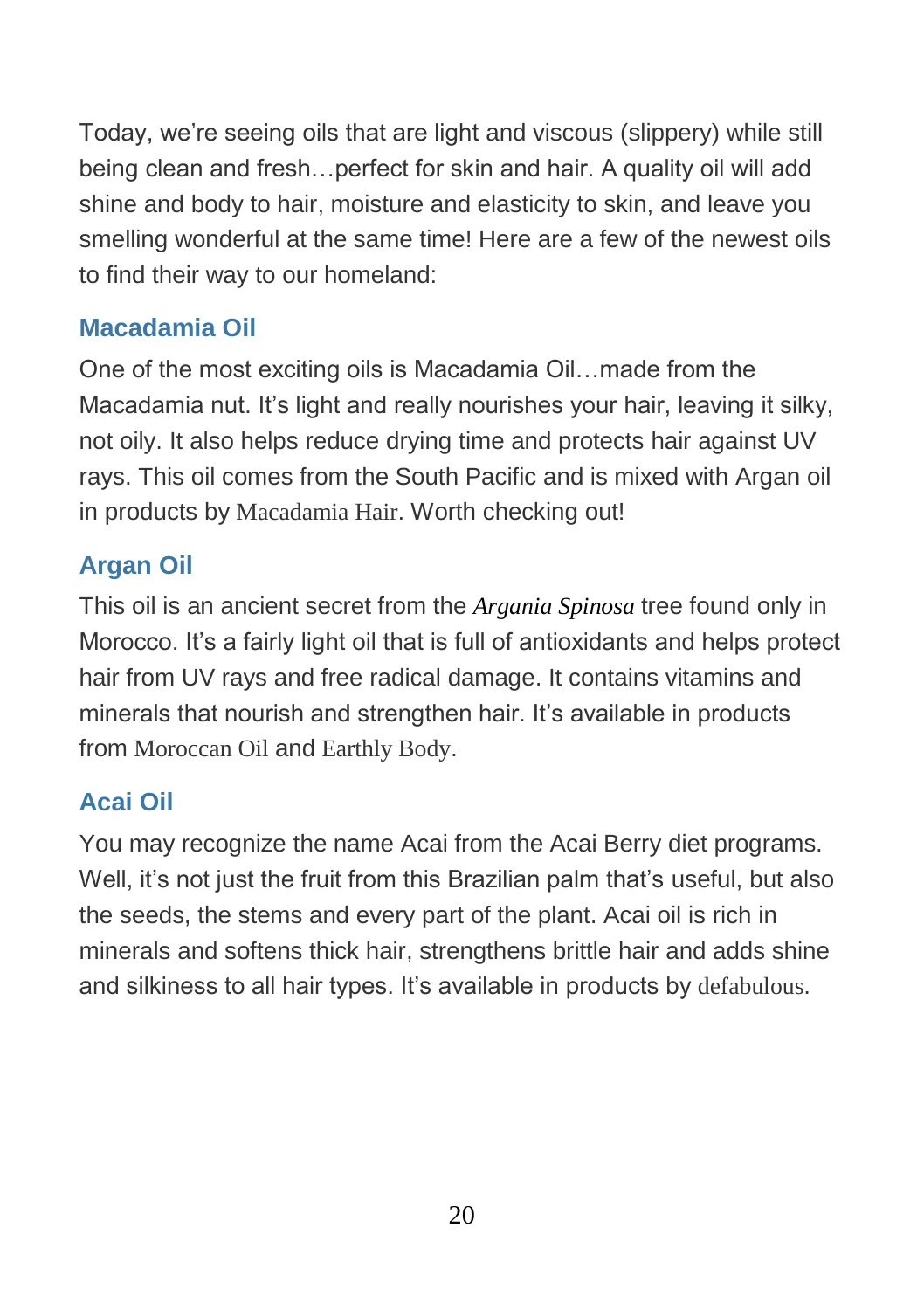

### **Healing Like a Rose, RoseWater for Beauty & Healing**

One of the oldest and most effective skincare treatments is also one of the most pleasant…simply rose water. Rose water is distilled water with essence of roses and it has been around for centuries. It's an excellent makeup remover and facial cleanse, plus it hydrates your skin, helps heal damage from sun and environmental toxins and generally makes you feel great. Search the Internet for good deals on rose water and use it every day on your skin.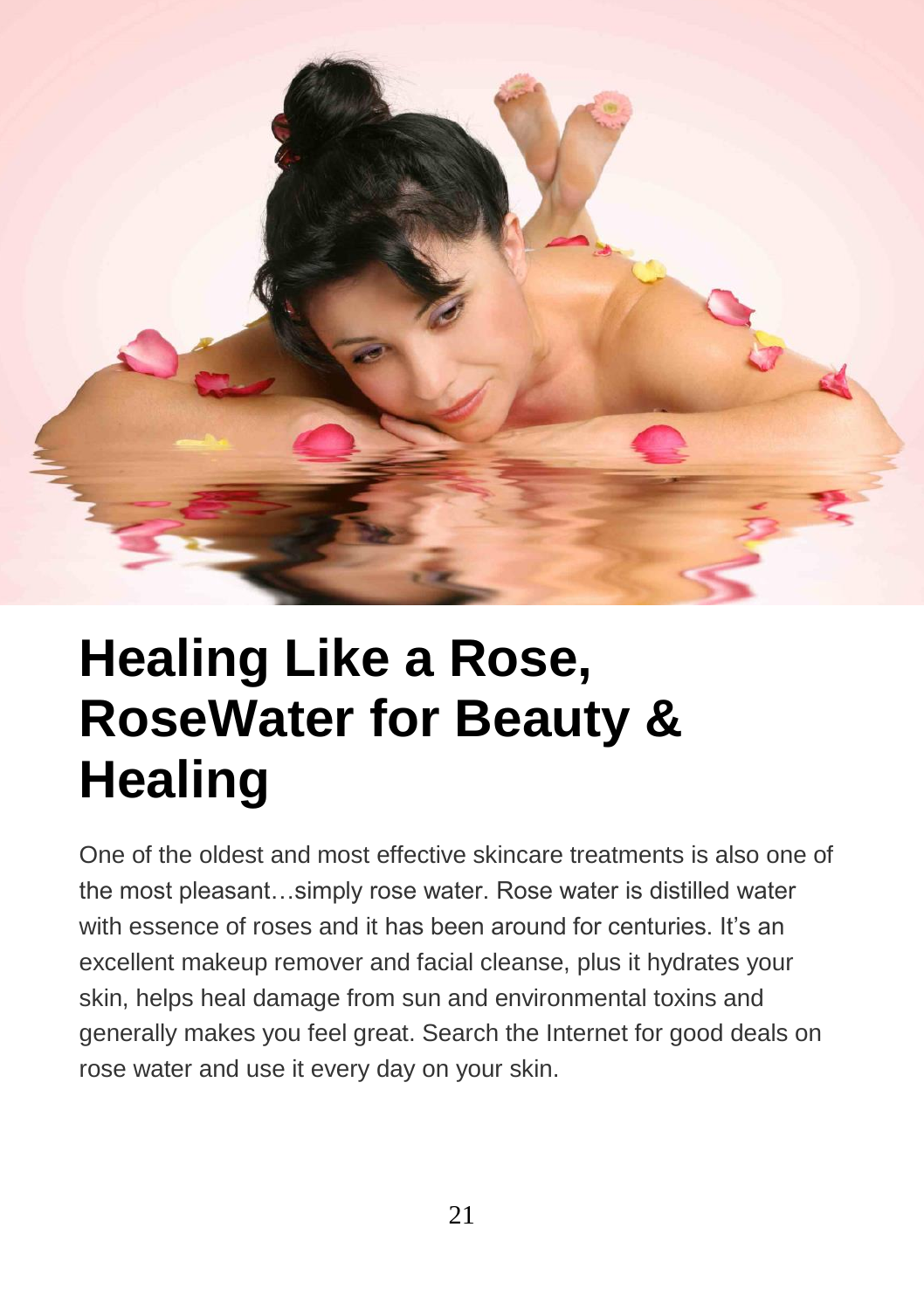## **Common Ingredients That Heal**

This week I was questioned about "what exotic cures I love the most?" For me the answer was automatically "Aloe vera." I think Aloe vera is the most versatile plant in the west. It's good for health and beauty – it's used as a remedy for hair, skin and internal organs.

But for getting exotic results we have many common ingredients that you might use every day in your kitchen. These ingredients are being added to cosmetic formulas for anti-aging beauty and even skin protection. Here are some of the best common ingredients found in effective cosmetic formulations: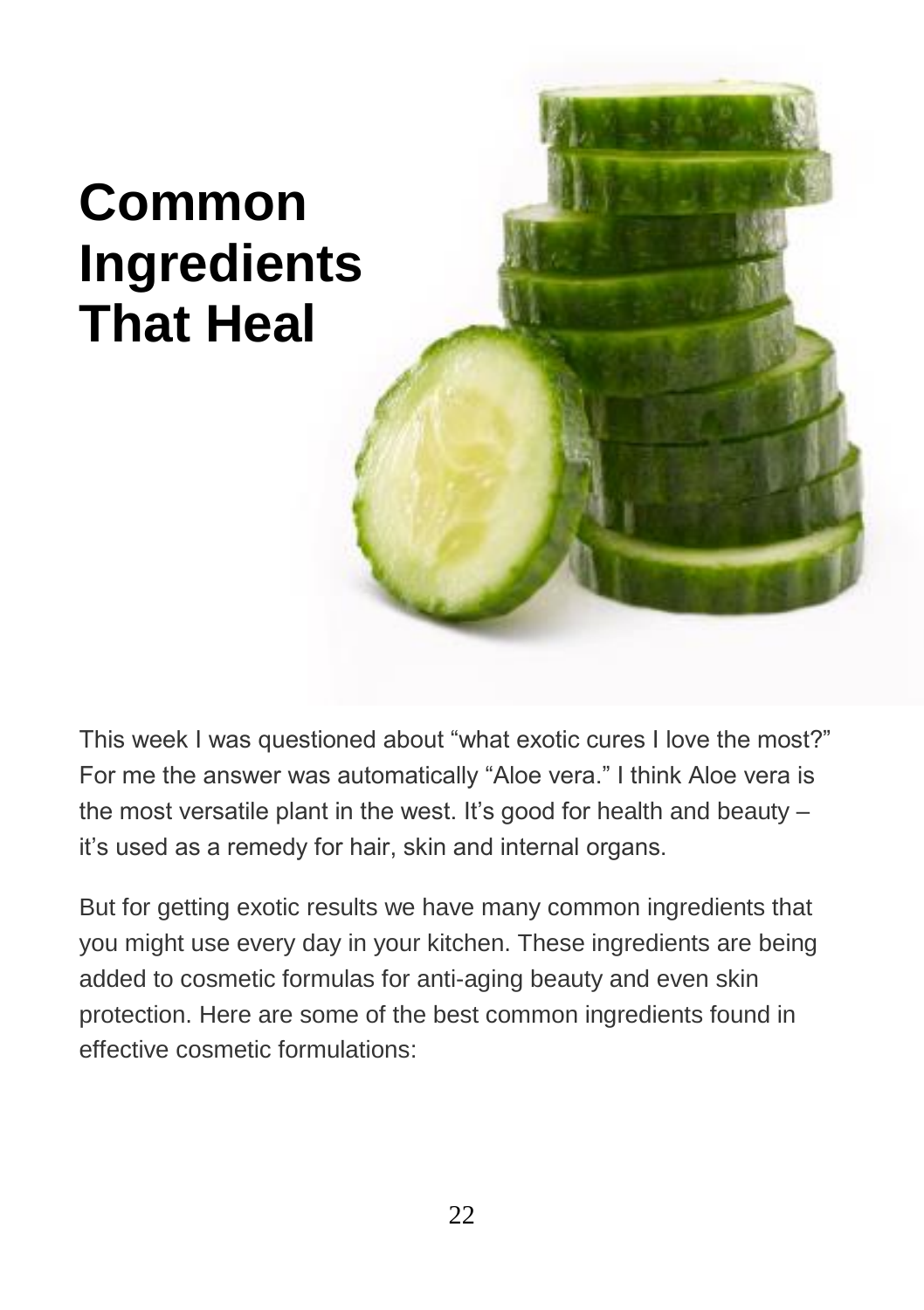

Sesame oil is rich in lignan, sesamin and sesamolin and the trace minerals copper, calcium and magnesium. Sesame oil also contains Vitamins A, B, C and E well known as powerful antioxidants that protect the skin against damage and aging. Sesame oil is responsible for preventing sunburns, stretch marks and eczema and psoriases, plus it acts as a hydrating agent.



Parsley is rich in carotenoids such as lutein and zeaxanthin, folate and vitamins A, C and K. Parsley oil acts in the skin as an antimicrobial agent, fighting bacteria and microorganisms, and clearing dark spots and acne. The oil also possesses the quality of toning and firming the skin.



Pea extract (from green peas) is another ingredient that has natural moisturizing factor (NMF), preserving the water in the skin, rejuvenating, firming and toning the skin.

Chamomile has bisabolol the anti-inflammatory compound that heals, clarifies and soothes skin imperfections. Chamomile extract can be used for any skin type. Besides being astringent, it deep cleans pores and heals eczema and small wounds.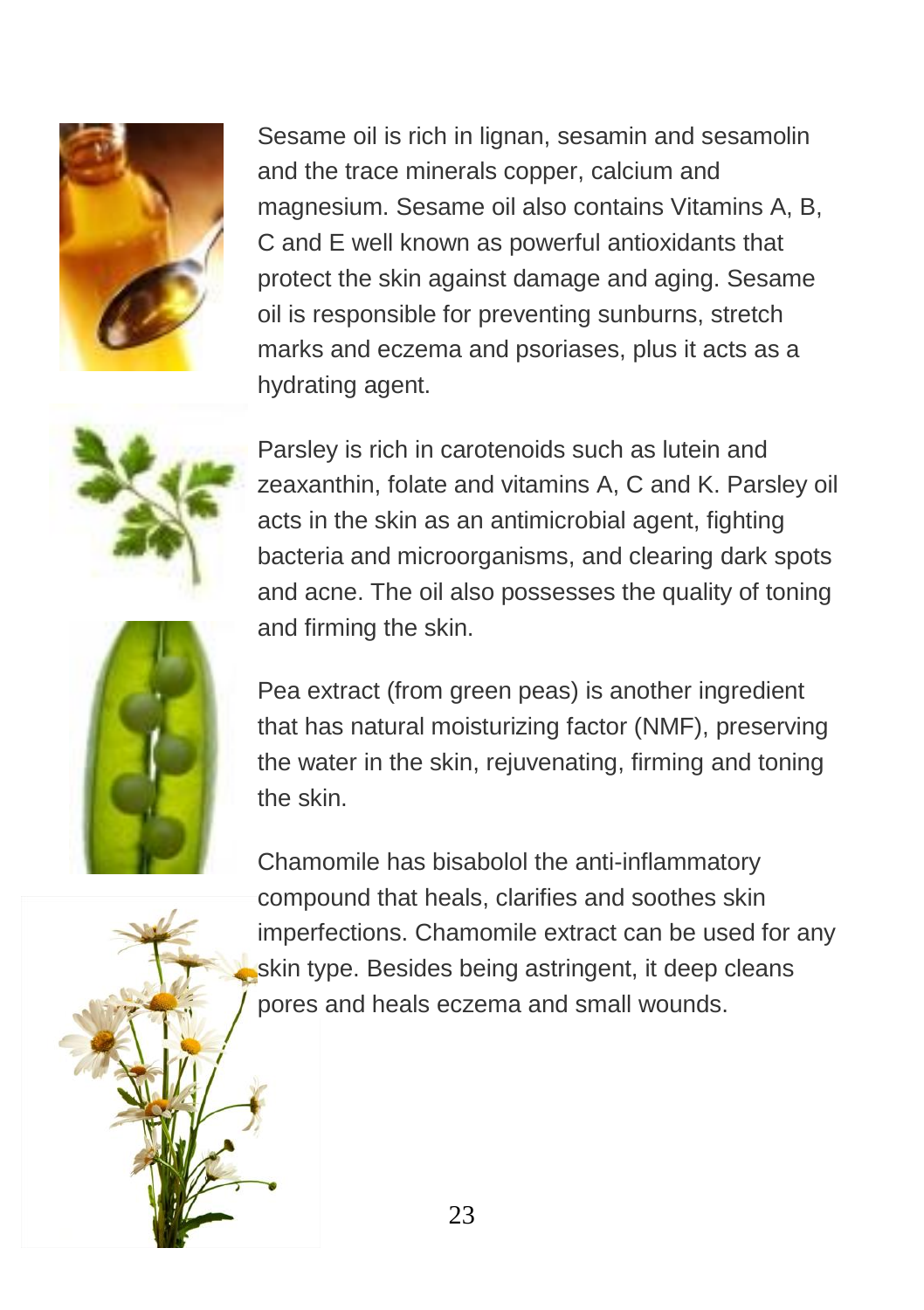

Cucumber extract is another popular ingredient in cosmetics that works wonders. Rich in Vitamin C, cucumber extract soothes irritated skin and reduces swelling. The caffeic acid and silica invigorates the skin, refining wrinkles and developing firmness.

So, as you can see, all the ingredients above provide excellent skin treatment for repairing, rejuvenating and invigorating your skin. Don't think that only exotic ingredients from the far corners of the world are good for your skin…for a better more youthful complexion, these really common ingredients have a lot to offer.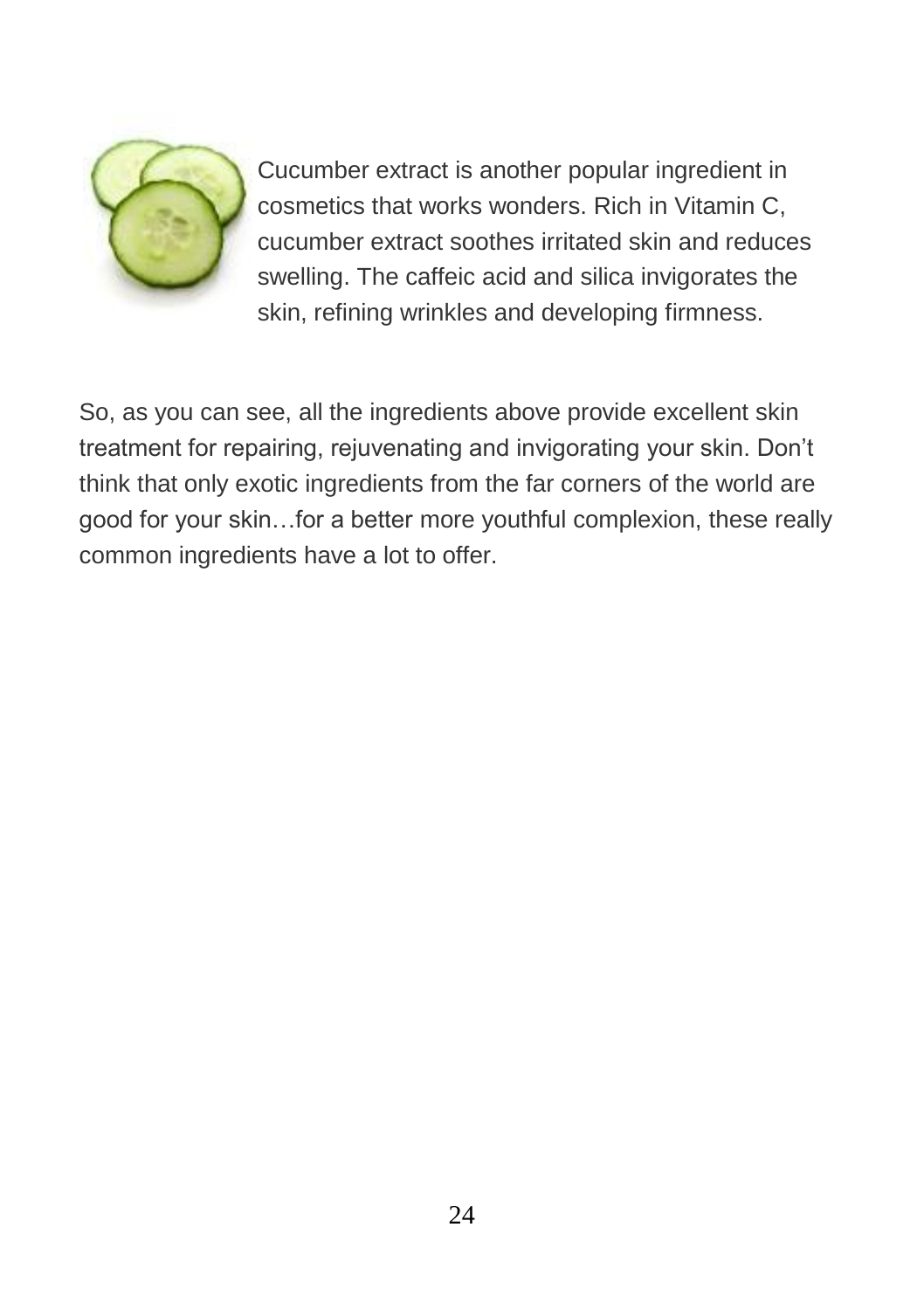

### **The Caracol Effect: Slowing the Aging Process to a Snail's Pace**

I can't think of anything more exotic and exquisite than escargot. Being high in protein and low in fat, this exotic French appetizer is made from snails and is enjoyed (or at least sampled) with special silverware in many countries and cultures around the world.

So it's no surprise that snails would find their way into the beauty industry, after DMAE (made from Salmon), silk protein, whale sperm and other countless bioactive ingredients have been used in beauty products with effective results. The escargot (in French) known as snail